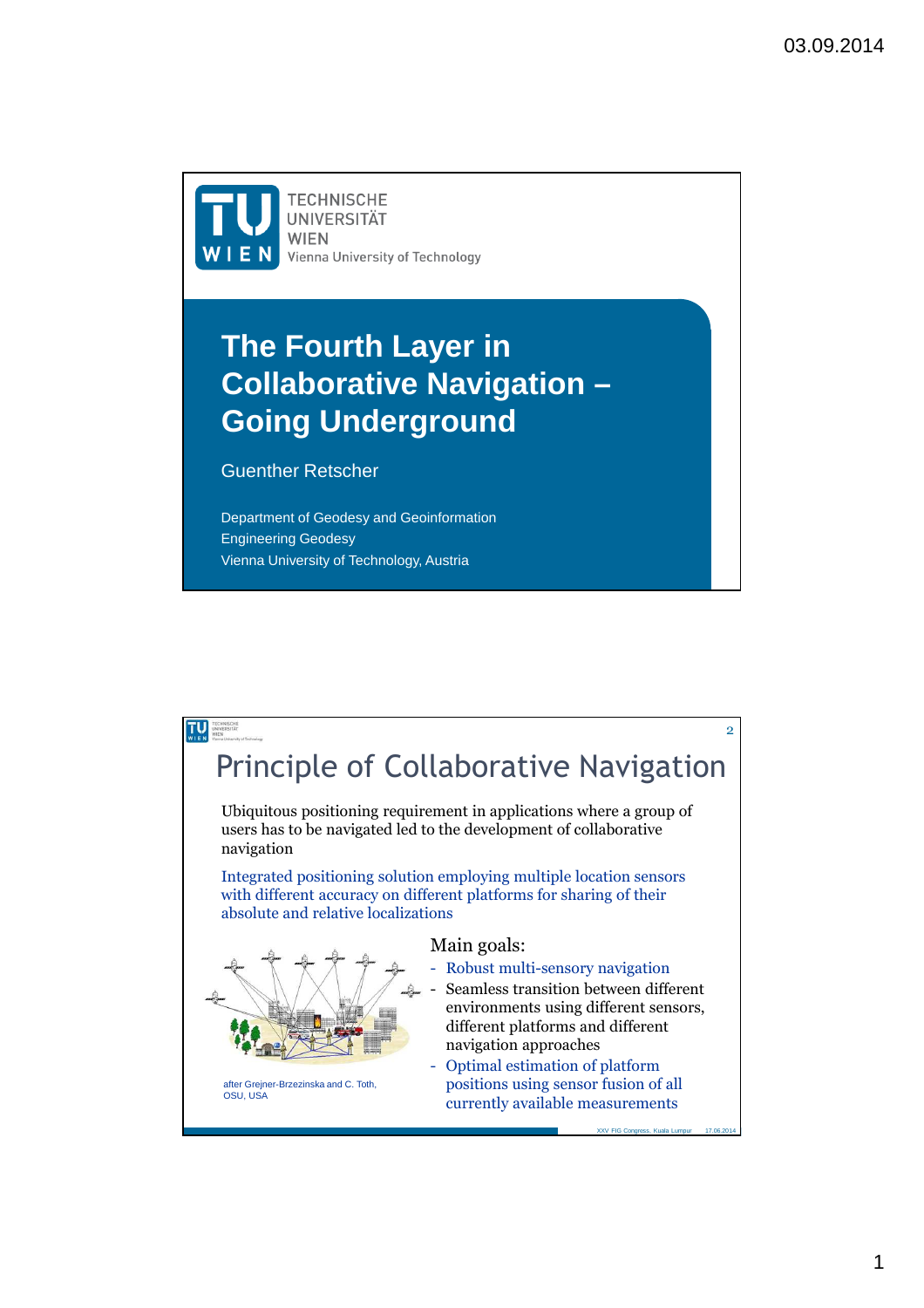

|                                  | <b>Sensors and Positioning Techniques</b>                             |                                         |                                                                         |
|----------------------------------|-----------------------------------------------------------------------|-----------------------------------------|-------------------------------------------------------------------------|
|                                  | SENSOR /<br><b>TECHNIQUE</b>                                          | <b>NAVIGATION</b><br><b>INFORMATION</b> | <b>TYPICAL ACCURACY</b>                                                 |
| <b>RADIO</b><br><b>FREQUENCY</b> | <b>GPS</b><br>Position coordinates<br>Velocity                        | X, Y, Z<br>$V_X, V_V$<br>V <sub>z</sub> | ~10~m<br>$(DGPS: 1 - 3 m)$<br>$\sim 0.05$ m/s<br>$\sim 0.2 \text{ m/s}$ |
|                                  | <b>Pseudolites</b><br>(e.g. Local)                                    | X, Y, Z<br>$V_x$ , $V_y$ , $V_z$        | comparable to GPS                                                       |
|                                  | <b>UWB</b>                                                            | X, Y, Z                                 | dm-level                                                                |
|                                  | Wi-Fi Fingerprinting<br>RFID cell-based<br><b>RFID Fingerprinting</b> | X.Y<br>X.Y<br>X.Y                       | $3 - 5m$<br>depending on cell size<br>$1 - 3m$                          |
| <b>INS</b>                       | Accelerometer                                                         | $atan, arad, az$                        | $< 0.03$ m/s <sup>2</sup>                                               |
|                                  | Gyroscope                                                             | heading $\varphi$                       | $0.5^\circ - 3^\circ$                                                   |
| OPTICAL<br><b>SYSTEMS</b>        | Image-based                                                           | X. Y. Z                                 | few meters                                                              |
|                                  | Optical sensor network                                                | X, Y (Z optional)                       | few meters                                                              |
| <b>OTHERS</b>                    | Laser<br>Digital compass /<br>magnetometer                            | X, Y, Z<br>heading $\varphi$            | cm to dm<br>$0.5^\circ - 3^\circ$                                       |
|                                  | Barometric pressure<br>sensor                                         | Z                                       | $1 - 3m$                                                                |
|                                  | Temperature sensor                                                    | T                                       | $0.2^{\circ} - 0.5^{\circ}$ C                                           |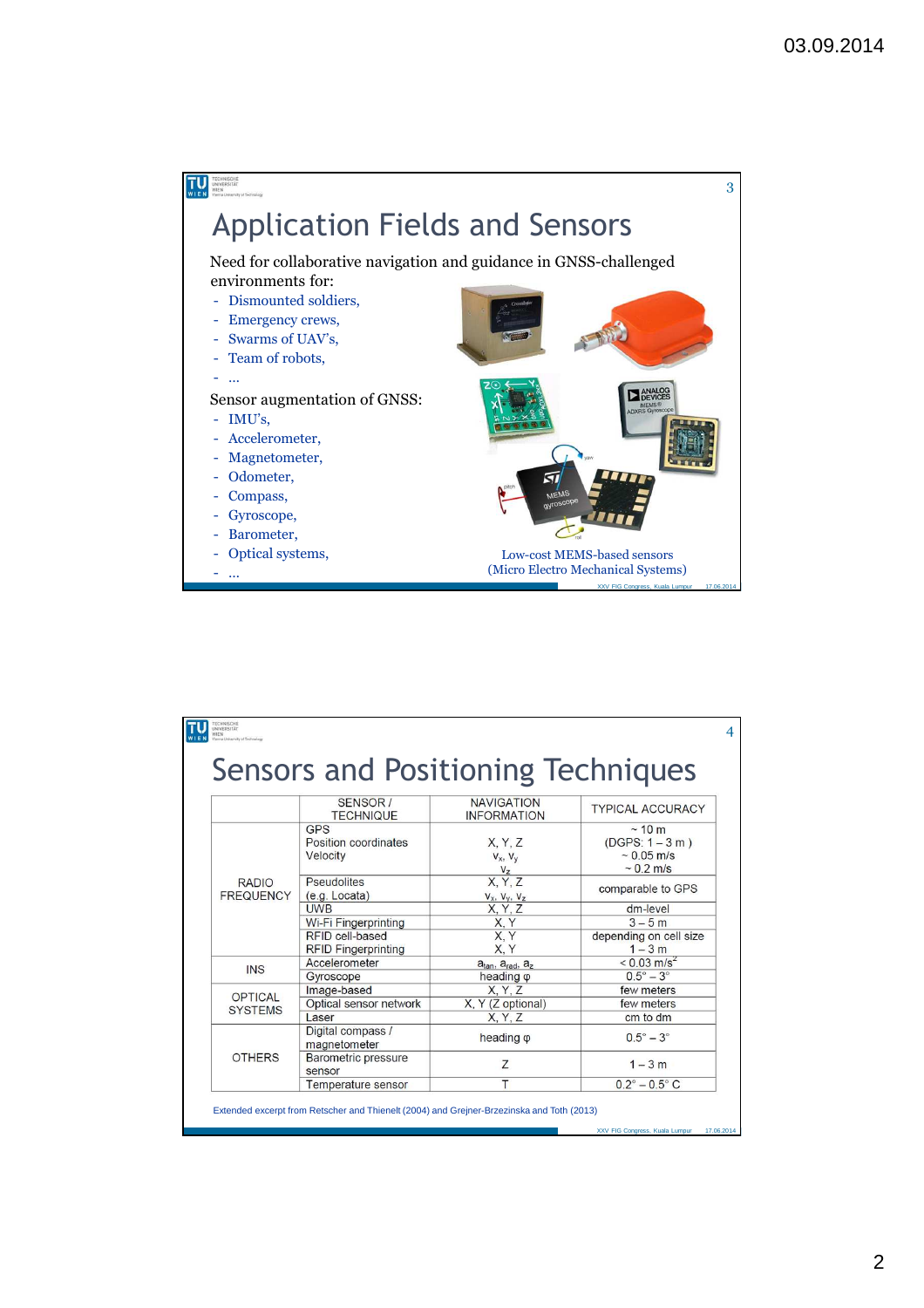

| <b>OBSERVATION</b>                        | Inter-nodal Range Measurements<br><b>CHARACTERISTICS</b><br>Channel attenuation which increases with                                                                                    |
|-------------------------------------------|-----------------------------------------------------------------------------------------------------------------------------------------------------------------------------------------|
|                                           |                                                                                                                                                                                         |
|                                           |                                                                                                                                                                                         |
| Received signal<br>strength<br><b>RSS</b> | distance<br>Computed from known<br>position<br>οf<br>transmitters and the received power<br>Cell-based<br>positioning<br>(Cell-of-Origin<br>CoO), lateration or location fingerprinting |
| <b>Time of Arrival ToA</b>                | Distance is computed by signal's travel<br>the network<br>long<br>time<br>as<br>as<br>- is<br>synchronized                                                                              |
| Time Difference of<br><b>Arrival TDoA</b> | Time difference of ToA<br>Hyperbolic positioning method                                                                                                                                 |
| Angle of Arrival AoA                      | Angle between the propagation direction of<br>an incident wave and some reference<br>direction                                                                                          |
| Laser ranging                             | High accuracy but high power requirement                                                                                                                                                |
| Computer vision-<br>based estimation      | Detection of land marker or distinct feature<br>in the image facilitates the distance<br>measurement                                                                                    |
|                                           |                                                                                                                                                                                         |

XXV FIG Congress, Kuala Lumpur 17.06.2014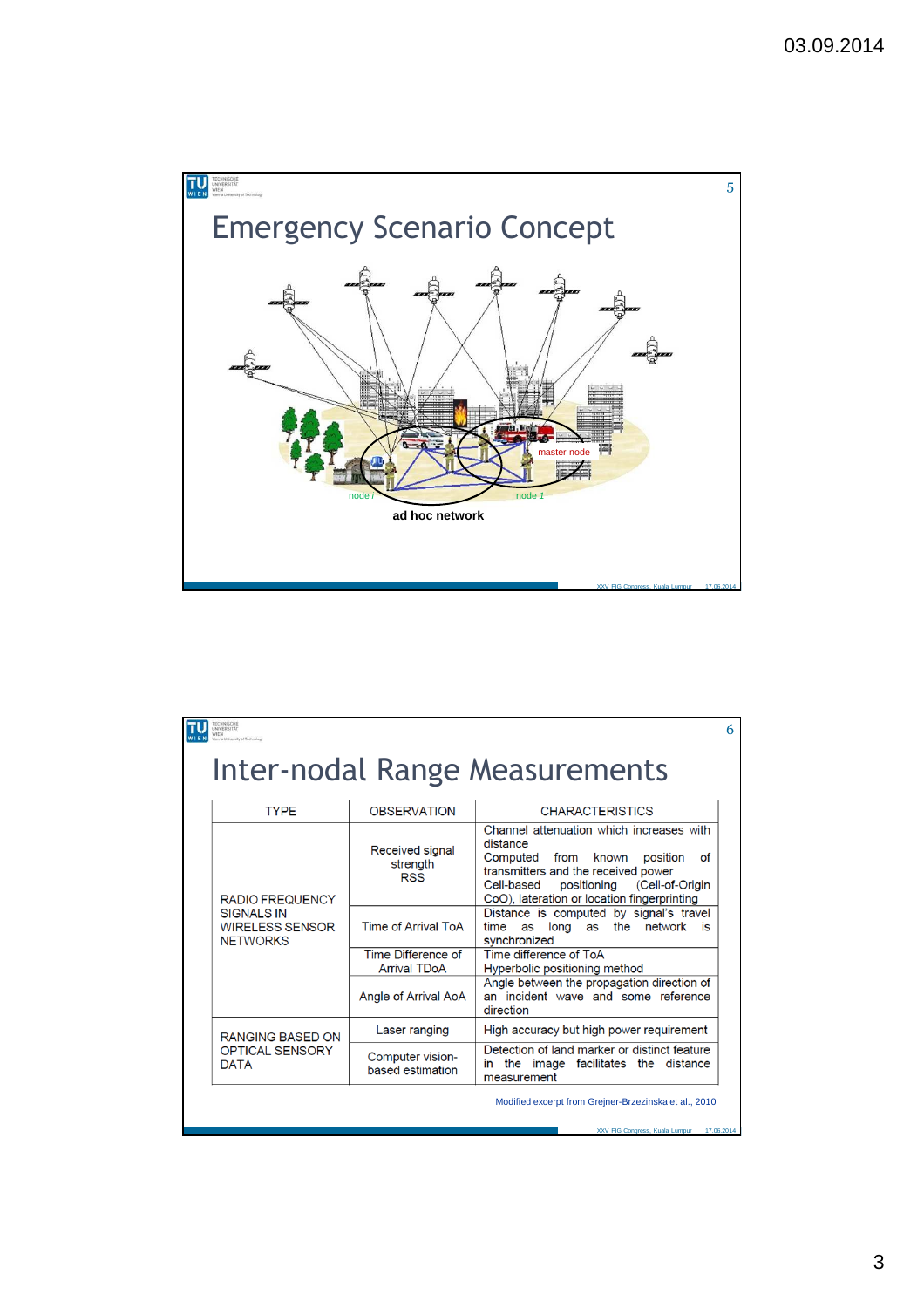

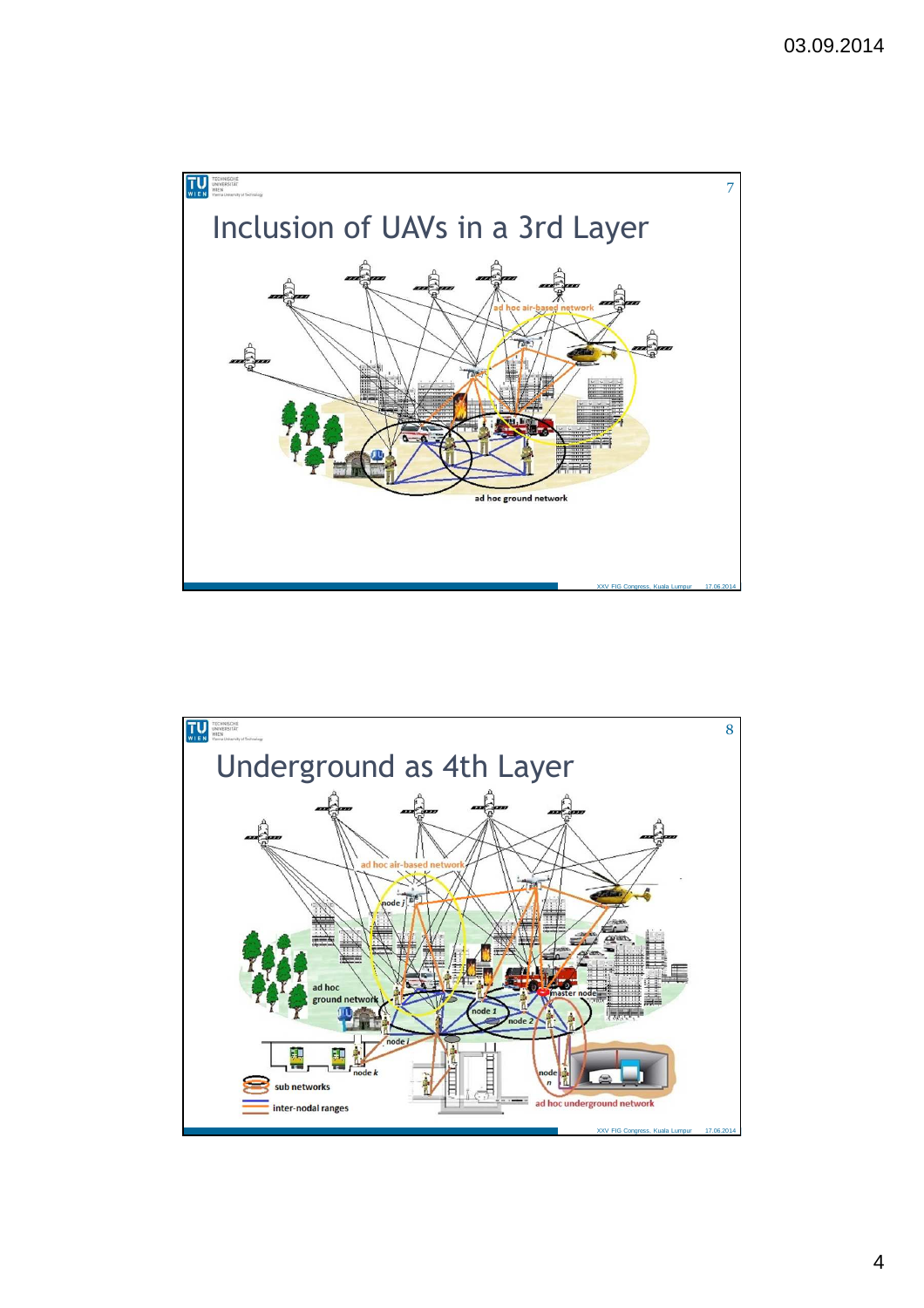